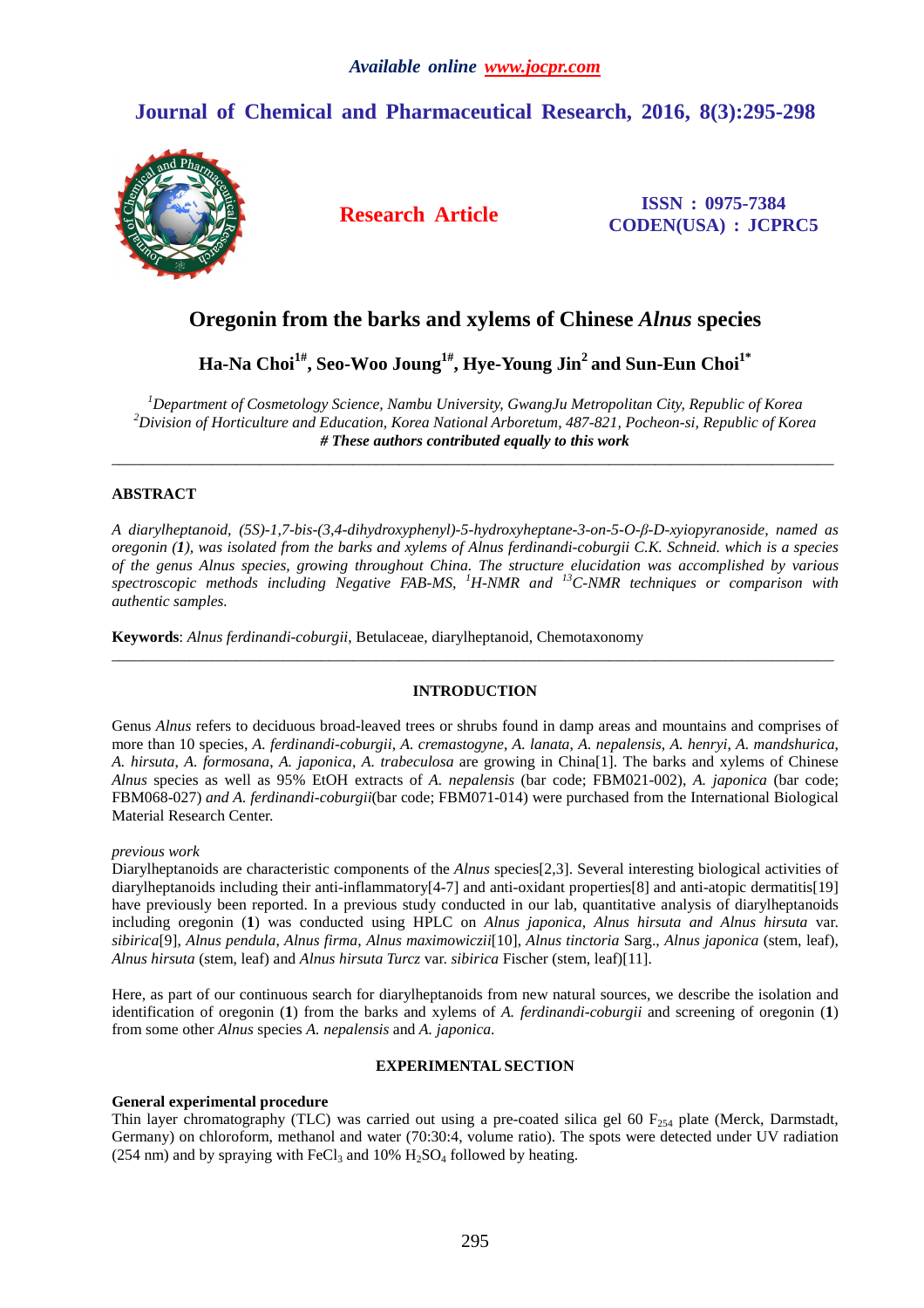The components from the *Alnus* species were identified by several instrumental analyses. The 1 D NMR such as <sup>1</sup>H-(300 or 600MHz) and <sup>13</sup>C- (75 or 150MHz) nuclear magnetic resonance (NMR) experiments were recorded with Gemini 2000 and VNS (Varian, Palo Alto, CA, USA) at center for research facilities on Chung-Ang University. Low resolution fast atom bombardment mass spectrum (LRFAB-MS) were recorded with JMSAX505WA (JEOL, Tokyo, Japan) at National Center for Inter-University Research Facilities on Seoul National University.

\_\_\_\_\_\_\_\_\_\_\_\_\_\_\_\_\_\_\_\_\_\_\_\_\_\_\_\_\_\_\_\_\_\_\_\_\_\_\_\_\_\_\_\_\_\_\_\_\_\_\_\_\_\_\_\_\_\_\_\_\_\_\_\_\_\_\_\_\_\_\_\_\_\_\_\_\_\_

#### **Quantitative analysis of Oregonin (1) of Chinese** *Alnus* **species using high pressure liquid chromatography (HPLC) :**

HPLC was used for the quantitative analysis of the oregonin contents. An Waters 600 series HPLC system (Milford, MA, USA), was employed and equipped with a vacuum degasser, a binary pump, a UV detector and column compartment. Oregonin (1) was separated on Kromasil  $100-5$  C18 (4.6  $\times$  250 mm, 5µm particle) with an linear gradient water: acetonitrile = 90:10 to 60:40 for 30 min. The column temperature was maintained at room temperature and the flow rate was 1.0 ml/min. The system was monitored at 280 nm ( $\lambda_{\text{max}}$  of 1) eluting at 18.64 min. Oregonin was detected in all extracts. We were able to quantify oregonin (**1**) from the barks and xylems extract of *A. ferdinandi-coburgii* (0.70  $\pm$  0.001%), *A. nepalensis* (0.71  $\pm$  0.002%) and *A. japonica* (0.70  $\pm$  0.002%) using a calibration equation (y=5201.9x-47967;  $R^2$ =0.9985).

**Oregonin** (1) : Brown amorphous powder, Negative FAB MS:  $m/z$  477 [M-H]<sup>-</sup>, <sup>1</sup>H-NMR (600MHz, DMSOd6+D2O): δ 6.74-6.71 (4H in total, H-2′,2′′,5′,5′′), 6.53-6.50 (2H in total, H-6′′, 6′), 4.31 (1H, br d, *J*=7.8Hz, xyl-1), 4.14 (1H, m, H-5), 3.86 (1H, dd, *J*=11.4, 6Hz xyl-5e), 3.54(1H, m, xyl-4), 2.83-2.52 (8H in total, H-1,2,4,7), 1.80- 1.76 (2H in total, m, H-6) [12-14]. <sup>13</sup>C-NMR (150 MHz, DMSO-d<sub>6</sub> + D<sub>2</sub>O): see Table 1[12-14].

| Carbon No. | Compound 1 |
|------------|------------|
| $C-1$      | 29.7       |
| $C-2$      | 46.1       |
| $C-3$      | 210.6      |
| $C-4$      | 48.2       |
| $C-5$      | 76.1       |
| $C-6$      | 38.3       |
| C-7        | 31.4       |
| $C-1'$     | 133.9      |
| $C-1$ "    | 134.9      |
| $C-2'$     | 116.1      |
| $C-2"$     | 116.2      |
| $C-3'$     | 145.9      |
| $C-3''$    | 145.9      |
| $C-4'$     | 144.0      |
| $C-4$ "    | 144.3      |
| $C-5'$     | 116.4      |
| $C-5"$     | 116.5      |
| $C-6'$     | 120.5      |
| $C-6"$     | 120.4      |
| $Xyl-1$    | 104.0      |
| Xyl-2      | 74.6       |
| Xyl-3      | 77.5       |
| Xyl-4      | 70.8       |
| $Xyl-5$    | 66.6       |

**Table 1. <sup>13</sup>C-NMR spectra of Compound 1** 

 $*$  150 MHz (DMSO- $d_6 + D_2O$ )



**Fig. 1. Chemical structures of compound 1 isolated from** *Alnus ferdinandi-coburgii*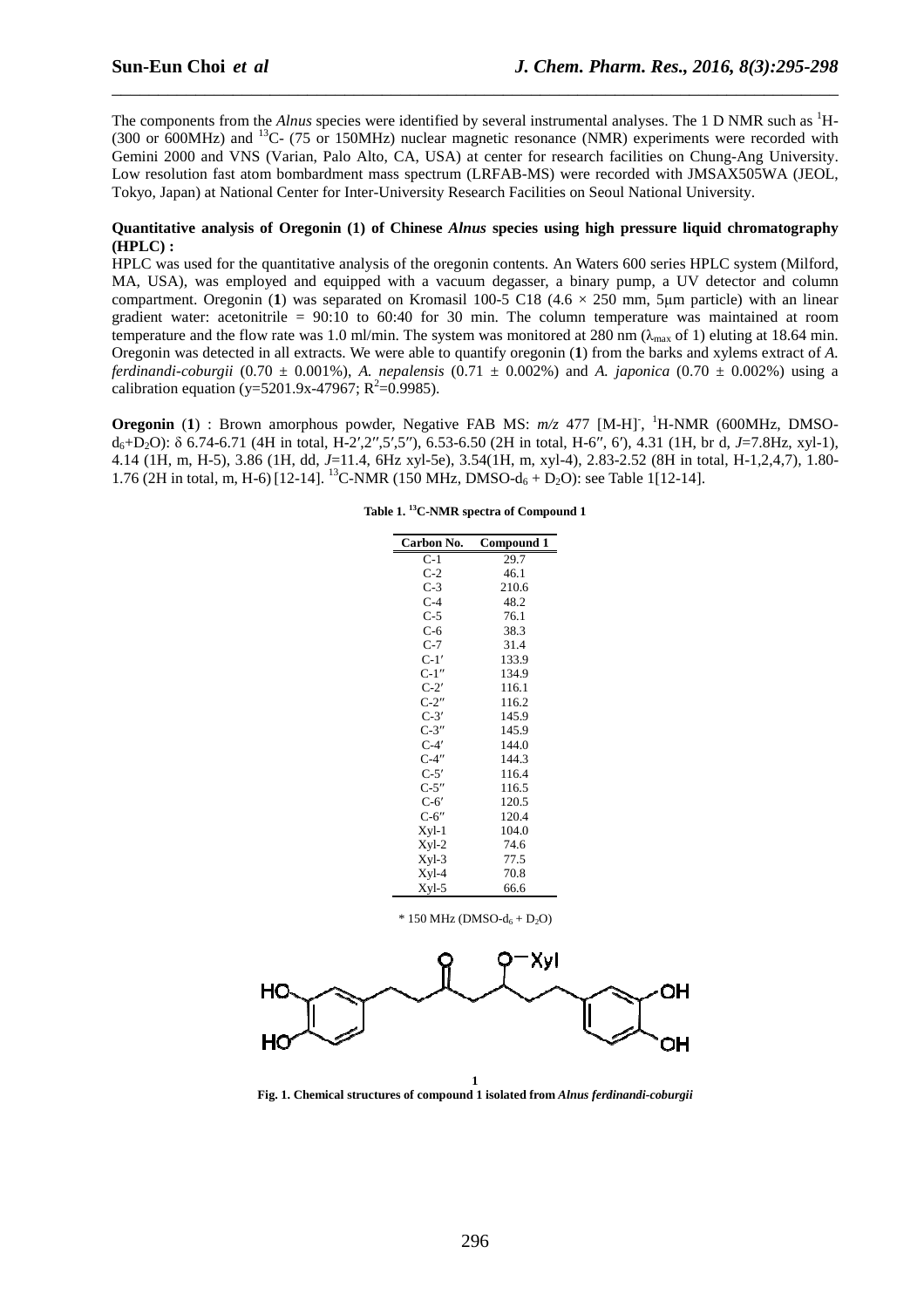

**Fig. 2. Comparative result of TLC chromatogram (10% sulfuric acid test)** 

\_\_\_\_\_\_\_\_\_\_\_\_\_\_\_\_\_\_\_\_\_\_\_\_\_\_\_\_\_\_\_\_\_\_\_\_\_\_\_\_\_\_\_\_\_\_\_\_\_\_\_\_\_\_\_\_\_\_\_\_\_\_\_\_\_\_\_\_\_\_\_\_\_\_\_\_\_\_

*TLC conditions: stationary phase (Silica gel 60 F254), developing solvent[(CHCl3/MeOH/H2O(70:30:4)] and detection* (*diluted sulfuric acid test solution for spraying 105*℃*, 5min),* ①*A. japonica,* ②*A. nepalensis,* ③ *A. ferdinandi-coburgii* 



**Fig. 3. Comparative result of TLC chromatogram (FeCl3 test)** 

*TLC conditions: stationary phase (Silica gel 60 F254), developing solvent[CHCl3/MeOH/H2O(70:30:4)] and detection* (*FeCl3 test solution for* 

*spraying, dry),* ①*A. japonica,* ②*A. nepalensis,* ③ *A. ferdinandi-coburgii* 

| Table 2. Retention time of Oregonin (1) from Chinese Alnus species |  |  |
|--------------------------------------------------------------------|--|--|
|--------------------------------------------------------------------|--|--|

| Material                                  | <b>Retention time (min)</b><br>Oregonin (1) |
|-------------------------------------------|---------------------------------------------|
| Standard                                  | $18.64 \pm 0.01$                            |
| A. <i>japonica</i> (barks and xylems)     | $18.74 \pm 0.15$                            |
| A. <i>nepalensis</i> (barks and xylems)   | $18.63 \pm 0.02$                            |
| A. ferdinandi-coburgii (barks and xylems) | $18.65 \pm 0.03$                            |

*The results are expressed as means*  $\pm$  *S.D (n=3).*